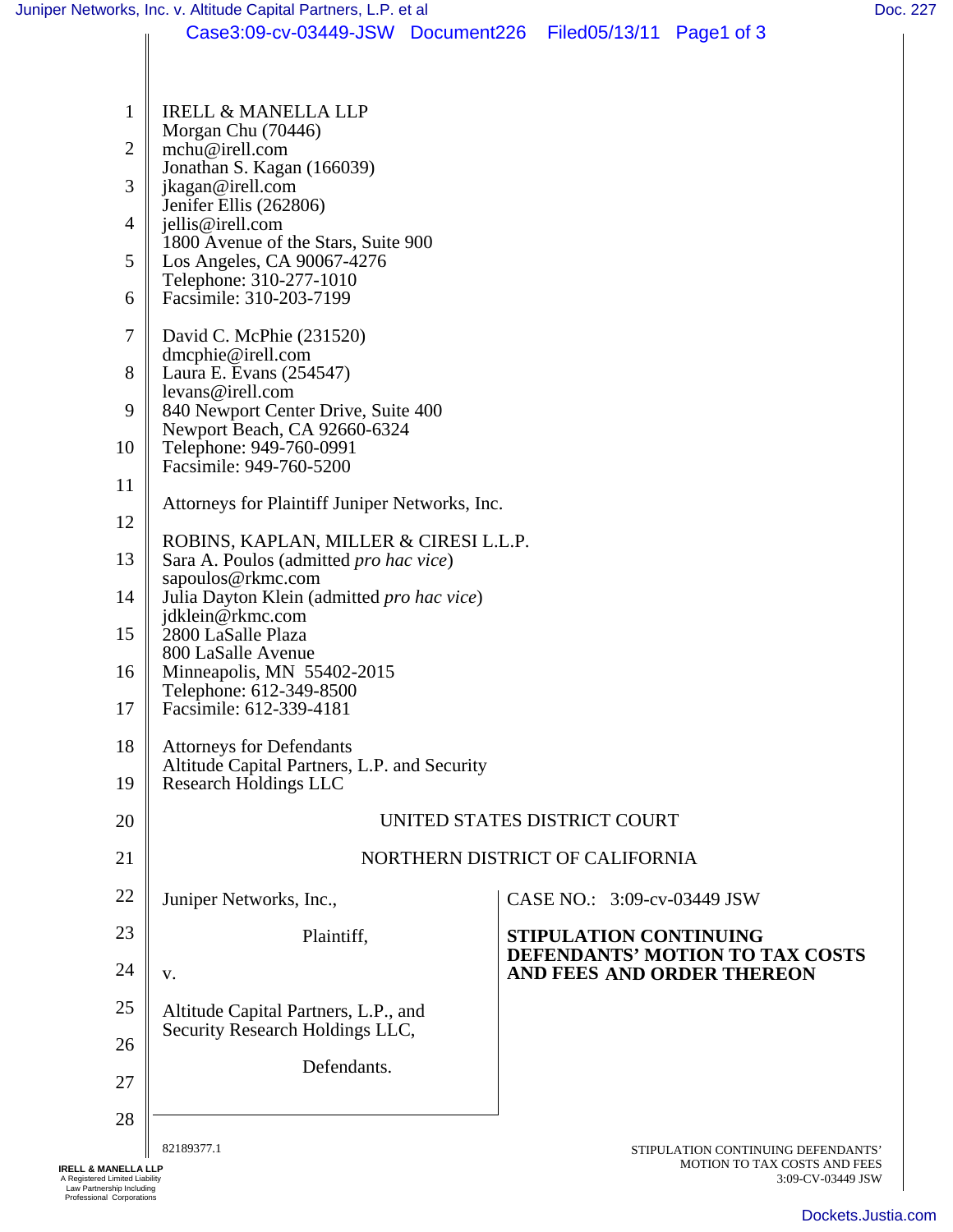| 1              |                                                                                                     |  |  |  |
|----------------|-----------------------------------------------------------------------------------------------------|--|--|--|
| $\mathbf{2}$   | Pursuant to N.D. Cal. Local Rule 7-12, Plaintiff Juniper Networks, Inc. ("Juniper") and             |  |  |  |
| 3              | Defendants Altitude Capital Partners, L.P. and Security Research Holdings LLC ("Defendants")        |  |  |  |
| $\overline{4}$ | (collectively, the "Parties") hereby enter into the following stipulation regarding briefing on     |  |  |  |
| 5              | Defendants' Motion for Costs and Fees (Dkt. No. 224) ("Motion"):                                    |  |  |  |
|                | WHEREAS, on April 19, 2011, Judge White entered a judgment dismissing this case;                    |  |  |  |
| 6              | WHEREAS, on April 28, 2011, Juniper filed its notice of appeal to the Federal Circuit;              |  |  |  |
| 7              | WHEREAS, on May 3, 2011, Defendants filed their Motion in which they requested                      |  |  |  |
| 8              | (among other things) that the Court stay any further briefing on the Motion until after the         |  |  |  |
| 9              | completion of the appeal proceedings; and                                                           |  |  |  |
| 10             | WHEREAS, the Parties agree it would save judicial resources to postpone further briefing            |  |  |  |
| 11             | on this issue until the Federal Circuit has resolved the matters presented on appeal;               |  |  |  |
| 12             | Accordingly, IT IS HEREBY STIPULATED AND AGREED between Juniper and the                             |  |  |  |
| 13             | Defendants that, in the event that the Federal Circuit affirms the Court's judgment dismissing this |  |  |  |
| 14             | case:                                                                                               |  |  |  |
| 15             | (1) Defendants shall have 14 days after the Federal Circuit enters its judgment to file a           |  |  |  |
| 16             | Renewed Motion to Tax Costs and Fees (the "Renewed Motion");                                        |  |  |  |
| 17             | (2) Juniper's opposition to the Renewed Motion shall be due 28 days from the Federal                |  |  |  |
| 18             | Circuit's entry of judgment; and                                                                    |  |  |  |
| 19             | (3) Defendants' reply shall be due 35 days from the Federal Circuit's entry of judgment.            |  |  |  |
| 20             |                                                                                                     |  |  |  |
| 21             |                                                                                                     |  |  |  |
| 22             |                                                                                                     |  |  |  |
| 23             |                                                                                                     |  |  |  |
| 24             |                                                                                                     |  |  |  |
| 25             |                                                                                                     |  |  |  |
| 26             |                                                                                                     |  |  |  |
| 27             |                                                                                                     |  |  |  |
| 28             |                                                                                                     |  |  |  |